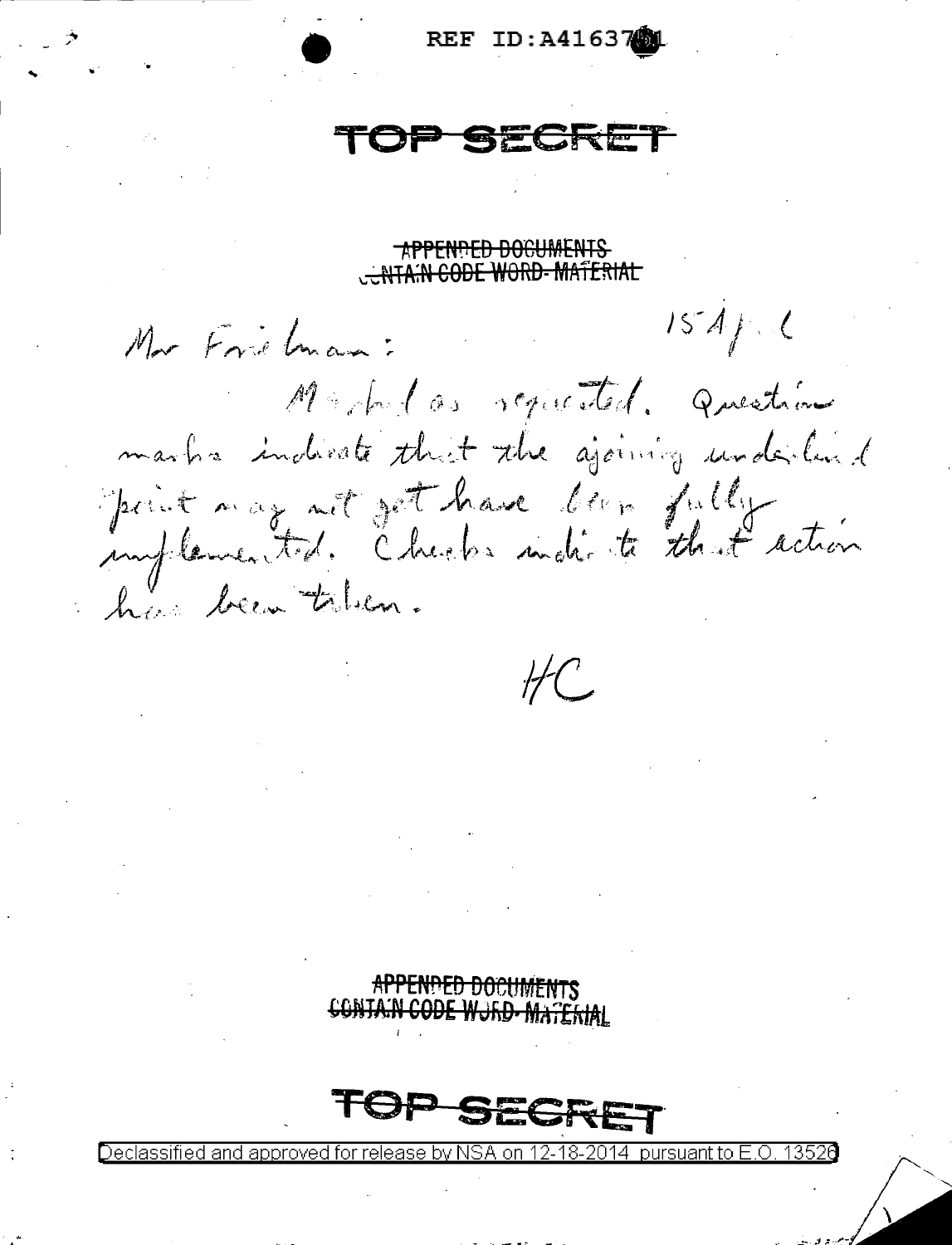P SE U

 $C_0 \gamma + 11$ 

### ABBREVIATED HISTORY

### Œ

## SPECIAL CRYPTOLOGIC ADVISORY GROUP (SCAG)

### FEBRUARY 1951 - FEBRUARY 1952

## APPENDED DOCUMENTS CONTAIN CODE WORD-MATERIAL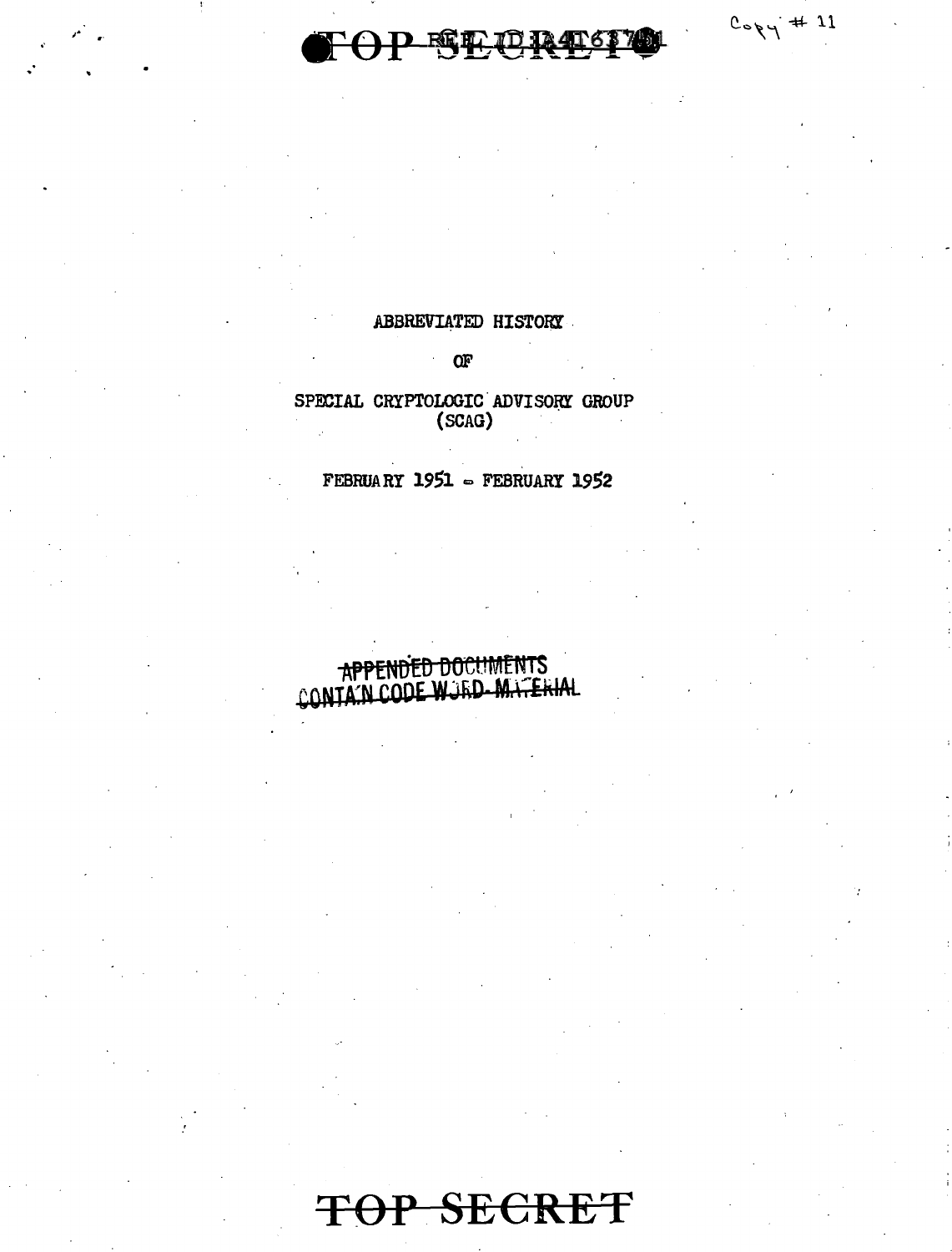۶,

# **TOPERDRIEL**

### ABBREVIATED HISTORY OF SCAG

1. In February 1951 the idea emerged that, although the Armed Forces Security Agency (AFSA) had acquired in its year and a half of existence a highly competent and experienced staff, nevertheless the services of a definite group of outstanding technical consultants in certain fields of interest to AFSA would provide a valuable source of advice and assistance in meeting special problems.

2. An agreement was therefore reached in March 1951 between the Chairman of the Research and Development Joard (RDB), Dr. William Webster, and the Director, AFSA, RADE Earl E. Stone, U.S. Navy, whereby RDS would provide the necessary funds for the support of such a group of specialists (to be designated the Special Cryptologic Advisory Group or SCAG), and AFSA would maintain/the technical records and provide the appropriate assistance. Mr. Edwin A. Speakman of HDB was designated by Dr. Webster to assist fepresentatives of AFSA in working out necessary details. As an initial program for the group, it was decided to begin with a course of familiarization of members with AFSA's organization, tasks, problems, and accomplishments, after which the views of members would be sought to how they might, both collectively and individually, best provide the advice and assistance needed by AFSA.

 $\sim$   $\sim$  3.0 The first meeting of SCAG, held 4-5 June 1951, at the Naval Security Station, Washington, D. C. and at Arlington Hall Station, Arlington, Virginia, was attended by eight prominent scientists:

Dr. Stewart S. Cairns - University of Illinois Mr. Joseph R. Desch - National Cash Register Co. Dr. Howard E. Engstrom - Engineering Research Ass. Mr. John C. McPherson - International Business Machines. Dr. John von Neumann - The Institute for Advanced Study **Second Dr. R. K. Potter - Bell Telephone Laboratories** Dr. Claude E. Shannon - Bell Telephone Laboratories<br>Dr. Charles B. Tompkins - George Washington University

The program for the first meeting included orientation of the members of SCAG on AFSA organization and technical problems and a tour of the analytic machinery at both stations. Captain J. S. Harper, USN, Chief, Office of Research and Development, AFSA, was designated as the official contact of AFSA with SCAG members.

4. At the second meeting of SCAG, held 10 July 1951, members of the Group made individual visits to working sections of AFSA and held discussions with technical personnel on specific problems in their field of interest.

5. Between the second meeting of SCAG (July 1951) and the third meeting (September 1951) various suggestions were made how SCAG could function most profitably for AFSA and with most convenience to its members. These suggestions included:

a. SCAG should be divided into two sub-groups, one for mathematical problems and one for engineering problems. This suggestion was vetoed on the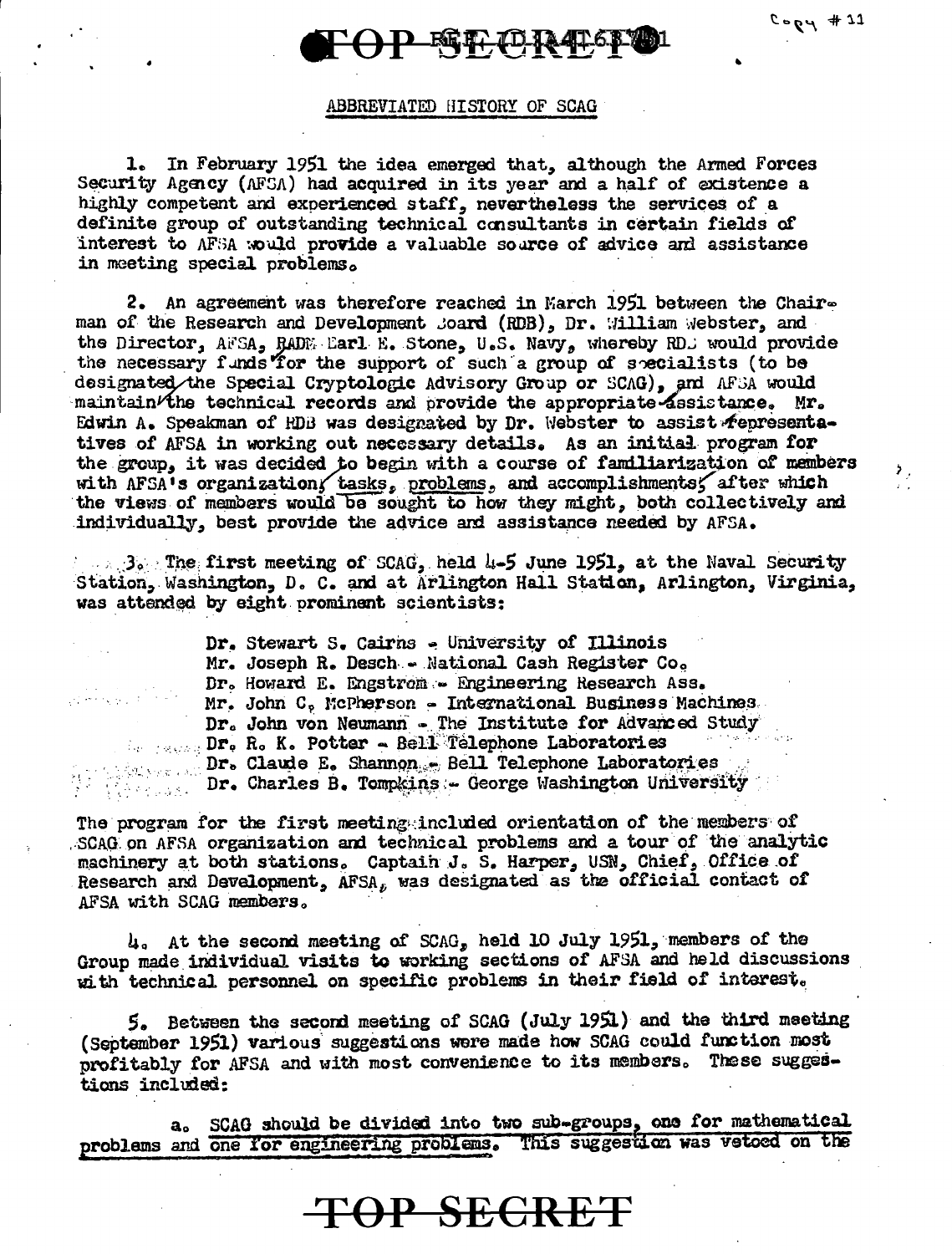TOP SECRES O

ground that many of the problems considered by SCAG involve close collaboration between the mathematicians and the engineers. Concentration of members on particular problems in their own field was not, of course, precluded.

b. The organization of SCAG should be formalized. The consensus indicated that the greatest contribution of SCAG members to the problems of AFSA would probably be of an individual nature and that any formalized organization of SCAG should in no way inhibit personal consultation or initiative in attacking technical problems. It was agreed, however, that some formal organization would be desirable, including a secretariat of provide minutes of discussions.

... C. Special problems should be given the members of SCAG, with time and opportunity provided to discuss with each other and with members of AFSA the problems which were set.

d. A counterpart of SCAG within AFSA should be established, consisting of 12-15 persons divided into panals for special subjects.

e. Friendly social relations of SCAG members with AFSA personnel should be established, thus affording opportunity and stimulation toward the solution of AFSA problems.

⋟

f. More members should be added to the group, chosen by common agreement among members of SCAG, with the approval of the Director, AFSA.

6. At this time RADM Stone suggested that an attempt be made to estabe lish, on the model of the Board of Visitors at the U.S. Naval Academy, a small, select group of outstanding men who might give advice and general guidance to AFSA's effort. The names of Dr. Webster, retiring Chairman, RDB, RADM (Ret.) Joseph R. Redman, and Dr. Vannevar Bush were proposed as possible choices for membership on this Board. The close of Admiral Stone's tour of duty as Director, AFSA brought this plan to at least a temporary ending,

7. As a result of the above suggestions, steps were taken between the second and third meetings of SCAG toward its formalization. Such a step was the election at the end of the second meeting of Dr. Howard T. Engstrom, ERA, as Chairman of SCAG. At the request of SCAG members, Dr. Engstrom prepared for discussion at the next meeting a statement of the mission of SCAG (attached as Appendix A) and the task priorities of AFSA (attached as Appendix B).

8. At the third meeting of SCAG, held 12-13 September 1951, members were presented to Dr. Walter Whitman, who had succeeded Dr. Webster as Chairman, RDB, and to Major General Ralph J. Canine who had succeeded RADM Stone as Director, AFSA. It was announced that for the present no counterpart of SCAG would be formed within AFSA, that Mr. William F. Friedman had been appointed AFSA representative for SCAG members, and that as "cover" outside AFSA the designation SCAG would be understood to refer to "Special Communications Advisory Group." Matters of an organization and technical nature discussed at the third meeting were:

a. Statement of the mission of SCAG: It was decided that the statement as prepared by the Chairman should be amplified by a more detailed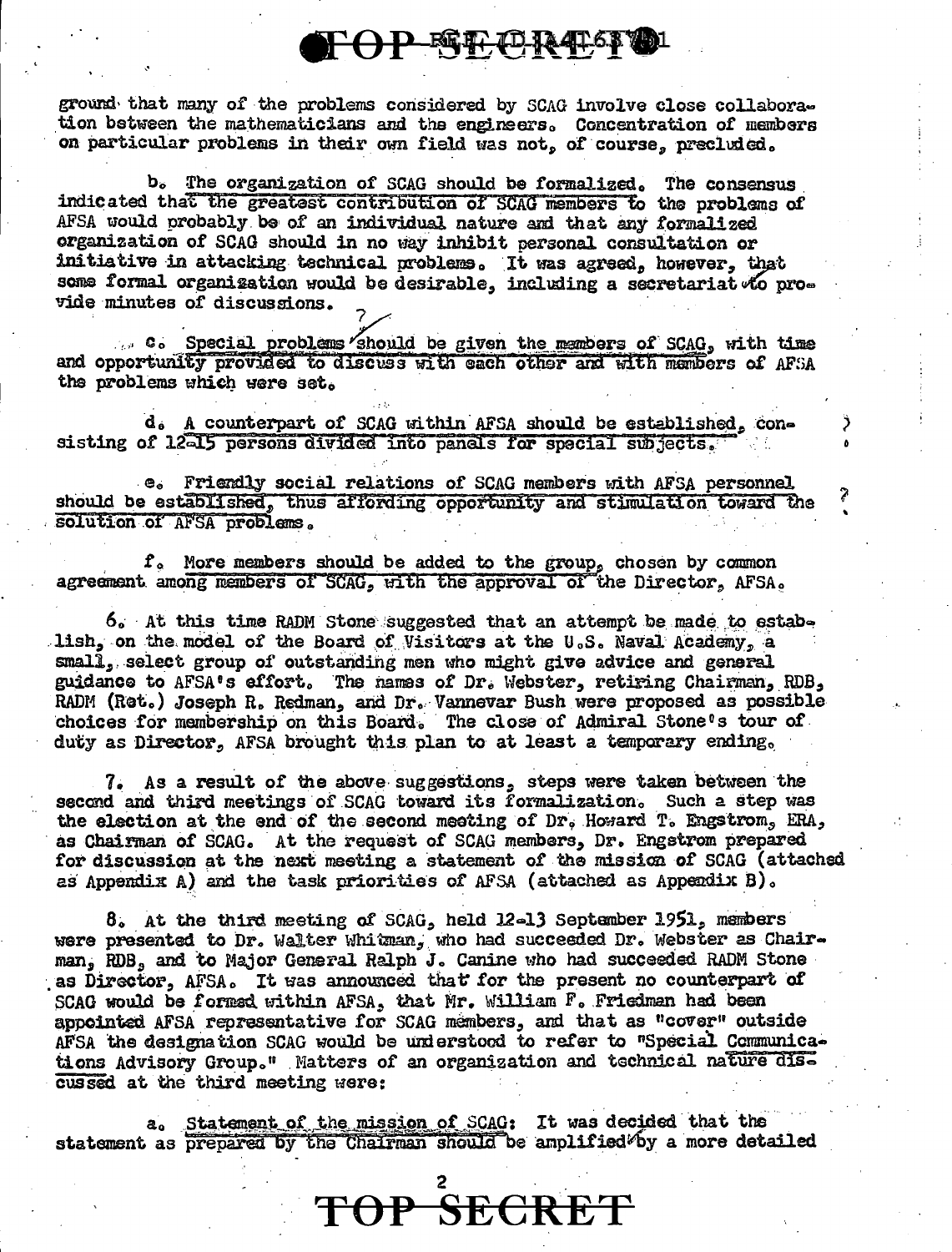## OP ST PRIST

statement of the mechanics by which SCAG could best carry out its mission. The Chairman of SCAG and Mr. John Howard were delegated to draft such a supplement.

b. Statement of task priorities: Although it was generally agreed that the task priorities had been correctly set, it was also the opinion that the problems were closely intererelated and that it would, therefore, be difficult to consider them separately. The Chairman pointed out that one of the primary purposes in drawing the statement of task priorities had been to permit SCAG members to devote their time to individual problems in their field of interest. After general discussion, however, it appeared that the SCAG members preferred to consider the problems as a whole.

c. Additional members: The names of approximately 20 scientists were proposed as possible new members, A membership committee, consisting of the Chairman, Dr. Robertson, and Mr. McPherson was appointed to consider the problem of additional membership.

d. Board of Visitors: The desirability of establishing a Board of Visitors was dropped from discussion as being outside the province of SCAG.

e. Intercept: The effect of quality and quantity of traffic on analytic success was discussed. Although the major difficulty appeared to be centered in the personnel problem, the technical possibilities of late developments in such fields as search receivers and antenna designs were pointed out. Dr. Potter of Bell telephone Laboratories was asked to determine whether SCAG should give this problem its further consideration.

f. Ultra-high speed electronics: In order to fulfill AFSA's excessive requirements for ultra-high speed computation, it was recommended that AFSA undertake a program of basic research into ultra-high speed electronics.

g. Methods of exhaustion or scritching: Since methods of exhaustion or scritching in connection with wiring recovery were subject to abstract exposition, it was recommensed that is scale.<br>on a SECRET level for consideration by SCAG. exposition, it was recommended that AFSA prepare an abstract of this problem

h. We will disc the 1997 on the numerous methods suggested for wheel simulation and bombing: It was recommended that a report on the numerous methods suggested for wheel simulation and bombing be pre- $\beta$  in a done dy 35 pared for review by SCAG.

1. Plain language recognition: The problem of plain language recognition in connection with bombing and other techniques was referred to Drs. Potter and Shannon for consideration.

9. In the months following this meeting the question AFSA's position in regard to basic research was crystallized in a letter written 30 October 1951 by Dr. Charles B. Tompkins of George Washington University to the Chairman, SCAG, suggesting that "the SCAG contribution, at least in mathematics, could be materially strengthened by arranging for some time-consuming research by members and possibly others in congenial surroundings." Such a research facility, he thought, could be established on a year-round basis by means of a contract between the Director of Central Intelligence and the Rand Corporation, Santa Monica, California.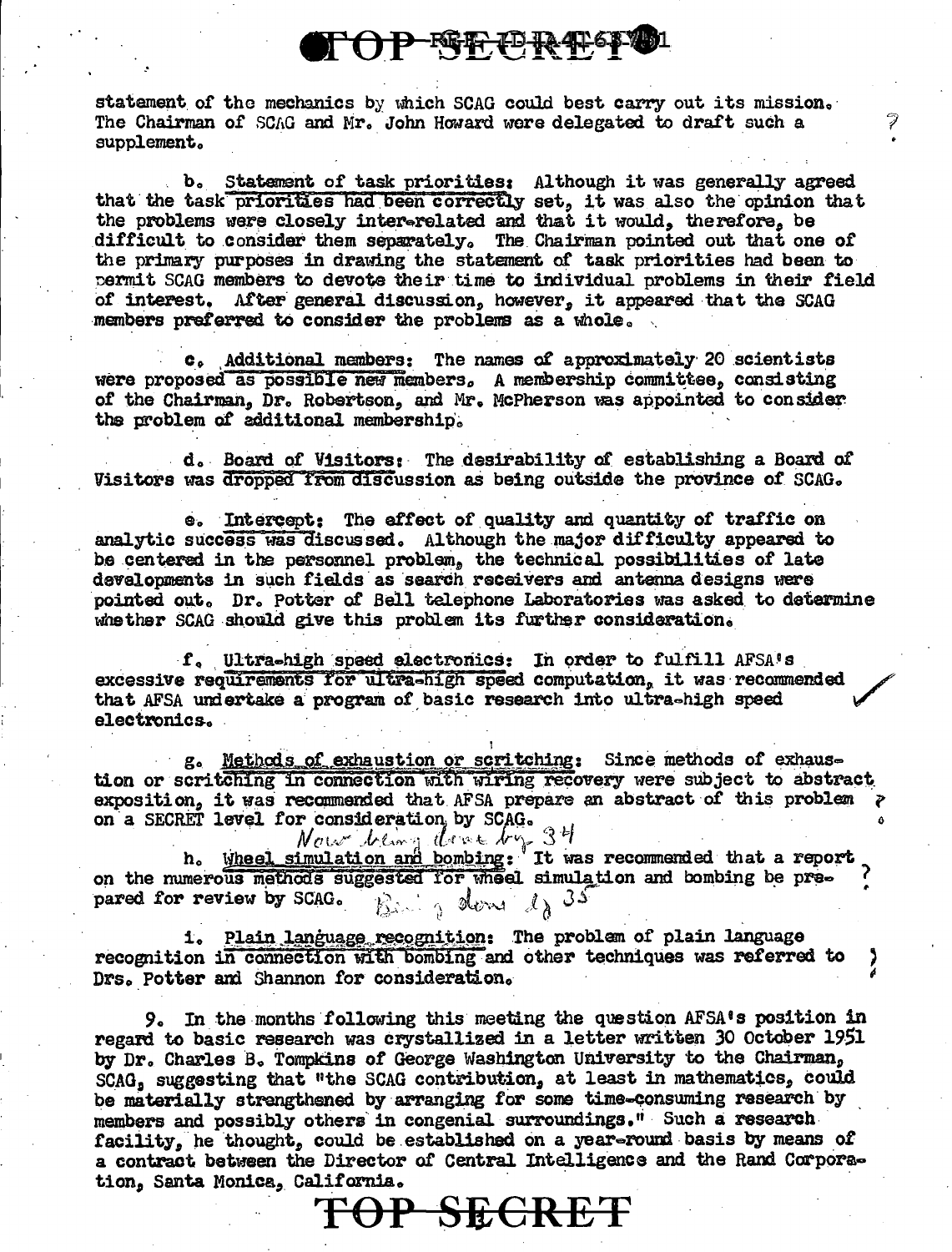**FOP SEPREST!** 

10. Within AFSA there were various reactions to this proposal. Although it was realized that distinct long-term advantages might accrue from the proposed arrangement, there were disadvantages from the point of view of availability of qualified scientists, compliance with Civil Service Regulations, control of the project by CIA, location in California, and the shortterm value of such a project. It was suggested that the solution to many of AFSA's complex problems might be advanced rather by such internal measures as an increase in the number of high-level positions open both to AFSA members and to newcomers, a raising of the standard of AFSA facilities and surroundings, protection of the scientists from administrative details, and gearing of the administrative functions to the efficient performance of tasks.

11. At the fourth meeting of SCAG, 6 December 1951, SCAG authorized its Chairman to address a letter to the Director, AFSA, suggesting that AFSA appoint a committee to investigate the possibilities of implementing a program of basic research, by contract or otherwise, and to delineate in general terms the nature of this program.

12. In connection with the proposed program Dr. Tompkins representing SCAG and members of the Mathematical Division of the Office of Research and Development representing AFSA drew up lists of installations where such basic research might be conducted. AFSA's survey included also (a) contracts already let; (b) subjects suitable for further contracts; and (c) potential contractors.

13. At the close of its first year of existence, it seemed appropriate for SCAG to draw for the Director, AFSA, the Chairman, RDB, a report on its accomplishments and recommendations. Members were therefore asked to assemble in a private opening session at the fifth meeting, to be held 12-13 March 1952, to consider basic topics and questions from which such a report might be. drawn. These questions, as outlined by Mr. Speakman in a letter to members of SCAG, are attached as Appendix C.

14. Upon the answers to these questions rested in large measure AFSA's future course in scientific research.

15. A list of the members of SCAG as of March 1952 is attached as Appendix D.

OP SECRE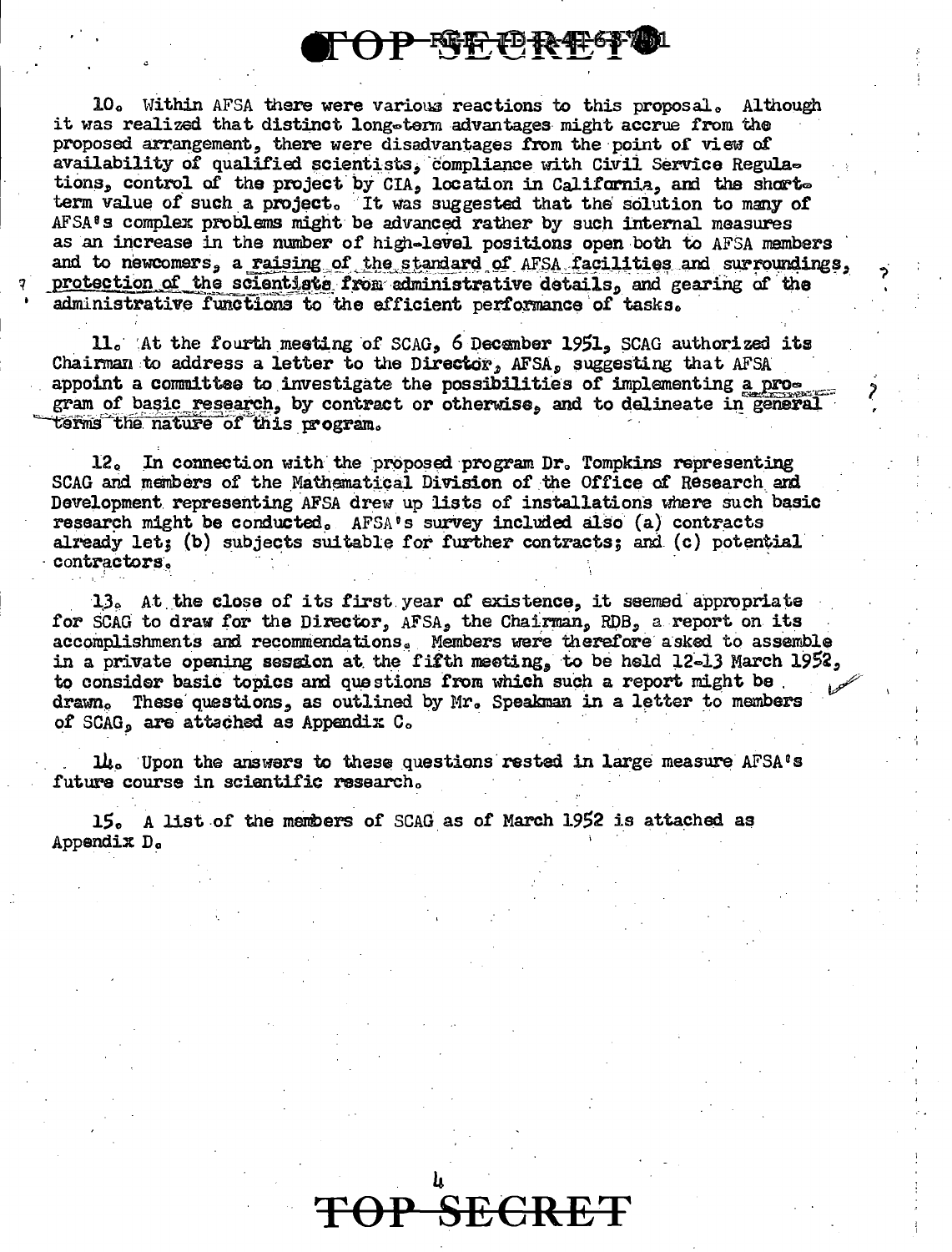12 September 1951

### Mission of the Special Cryptologic Advisory Group (SCAG)

1. The Special Cryptologic Advisory Group (SCAG) was set up by the Research and Development Board at the suggestion of the Armed Forces Security Agency. Its fundamental objective is to provide advice and assistance to the Armed Forces Security Agency in meeting special problems in the general field of communications intelligence. In view of its statutory responsibilities in the whole field of intelligence, the Central Intelligence Agency has expressed a deep interest in SCAG.

PPENDIX A

2. The members of SCAG are as follows:

Dr. Stewart Cairns, University of Illinois. Mr. Joseph E. Desch, National Cash Register Company. Dr. H. T. Engstrom, Engineering Research Associates, Inc. Mr. John H. Howard, Burroughs Adding Machine Company Mr. J. C. McPherson, International Business Machines Corp. Dr. R. K. Potter, Bell Telephone Laboratories. Dr. H. P. Robertson, Central Intelligence Agency. Dr. Claude Shannon, Bell Telephone Laboratories. Mr. E. A. Speakman, Research and Development Board. Dr. C. B. Tompkins, George Washington University. Dr. John von Neumann, Institute for Advanced Study, Princeton, New Jersey Mr. William Webster, Former Chairman, Research and Development Board.

41637ج،

- 3. Members of SCAG will be appointed jointly by the Chairman of the Research and Development Board and the Director of AFSA. It is understood that the present SCAG members will consider needs for additional mambership and make recommendations to the above agencies.
- 4. It is recognized that the problems facing AFSA in the field of communications intelligence are of great complexity and of utmost importance. The Special Cryptologic Advisory Group was formed for the following purposes:
	- To provide advice and assistance to AFSA in meeting  $a_{\rm o}$ special problems.
	- $\mathbf{b}_{\bullet}$ To maintain familiarity with these special problems and  $_2$ make recommendations to AFSA in connection with their solution.
	- To furnish information on advances in outside fields of 7  $\mathbf{c}_{\bullet}$ interest to the special problems of AFSA.

**SECRET**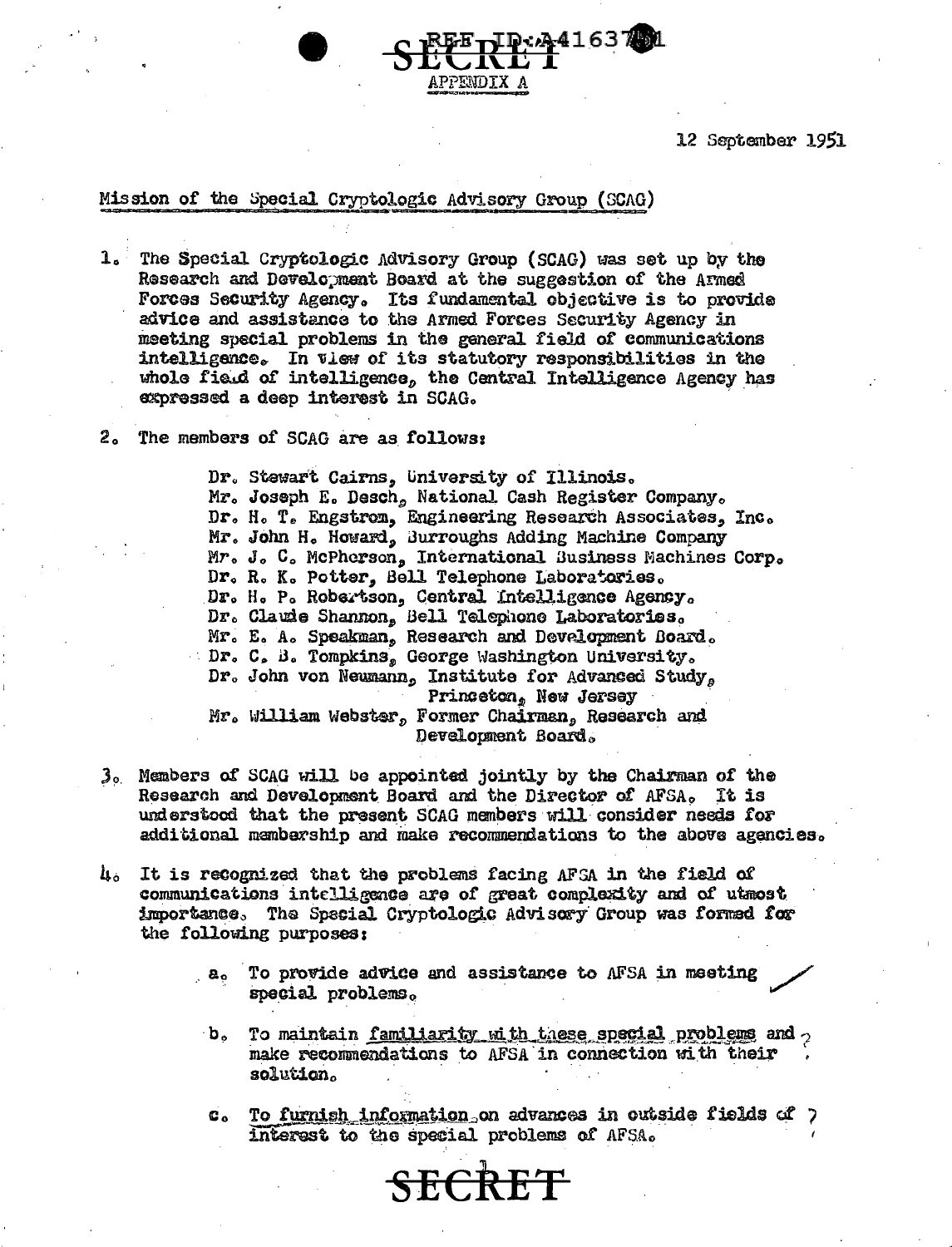5. The present membership of SCAG gives representation of the various technical fields involved in the solution of these problems, such as mathematics, statistics, electronics and computing machinery.<br>SCAG membership also includes individuals who are familiar with the latest industrial progress in fields which may be applicable to these problems.

(Continued)

41637

WALTER G. WHITMAN Chairman, Research and Development Board

 $\mathcal{O}(\sqrt{N})$ 

RALPH J. CANINE Major General, US Army Director, Armed Forces Security Agency

EŦ <del>SE</del>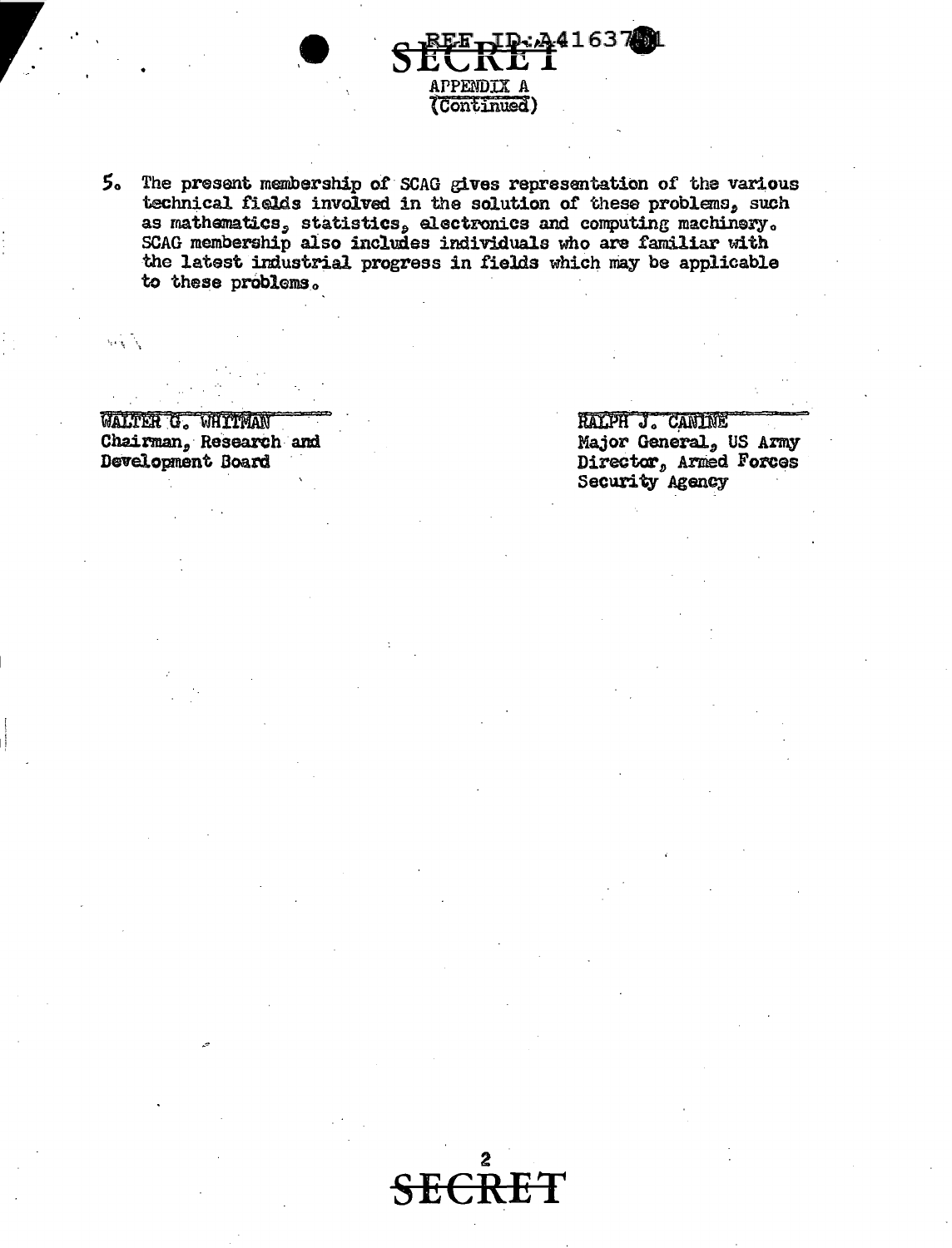## APPENDIX C

## Questions in letter from Mr. E. A. Speakman

| (1) How does SCAG feel it can help? Collectively or individually?<br>Is the concept of SCAC worthwhile?                 |
|-------------------------------------------------------------------------------------------------------------------------|
| (2) Is SCAG properly constituted or organized?                                                                          |
| (3) Are the members so in demand by other agencies that their<br>effort is diluted?                                     |
| $(\mu)$ What can be done to facilitate the solution of the primary<br>problem?                                          |
| (5) What additional requirements should be met (funds, buildings, $\gamma$<br>sites, equipment, personnel, etc.)?       |
| (6) Suggested future plans regarding AFSA.                                                                              |
| (7) Should outside contracts be let? If so, to what purpose<br>and extent?                                              |
| $(8)$ To what extent and where should long term or basic research $\mathcal{L}$<br>be conducted?                        |
| (9) To what extent could individual members contribute more<br>₹<br>time to AFSA problems?                              |
| (10) Have SCAG members any comments or suggestions regarding<br>AFSA's organization for an attack on the major problem? |
| (11) Other comments。                                                                                                    |
|                                                                                                                         |
|                                                                                                                         |

### <del>JTIAL</del>  $\bf H\bf H$  $\rm{E}$ COL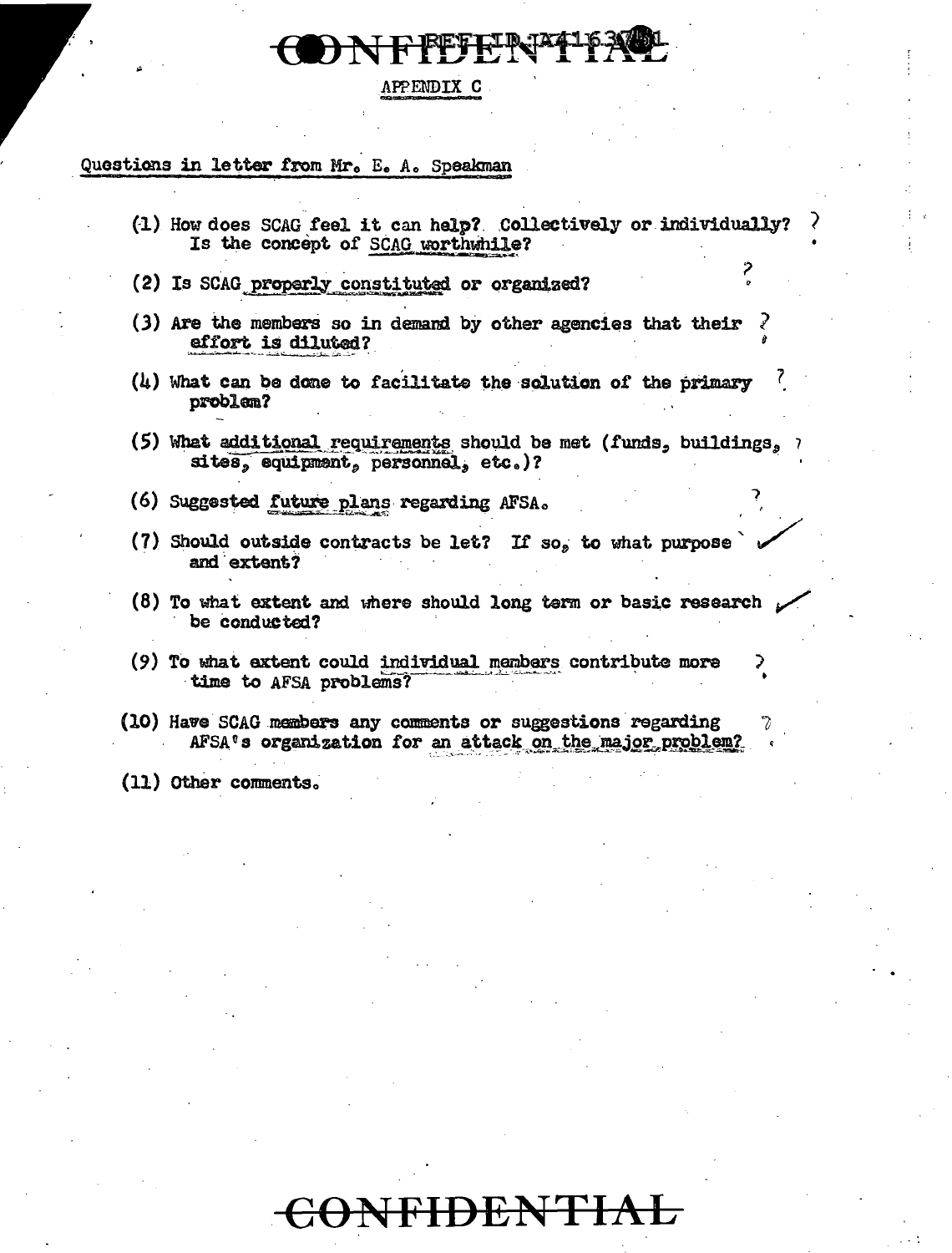I) N F FFFFFFFFFF

### APPENDIX D

Names of Persons Accepted as Members of SCAG as of December 1951

CAIRNS, Stewart S. DESCII, Joseph R. EUGSTROM, Howard HOMARD, John MCPHERSON, John C. NEUMANN, John von POST, Dean POTTER, Ralph K. ROBERTSON, H. R. SHANNON,  $CLaud@E@$ SPEAKMAN, Edwin A. WEBSTER, William

- University of Illinois - National Cash Register Company - Engineering Research Associates, Inc. - Burroughs Adding Machine Company « International Business Machines Corp. - The institute for Advanced Study . Research and Development Board · Bell Telephone Laboratories - Weapons Systems Evaluation Group - Bell telephone Laboratories - Research and Development Board TOMPKINS, Charles B. - George Washington University · New England Power Company

# CONFIDENTIAL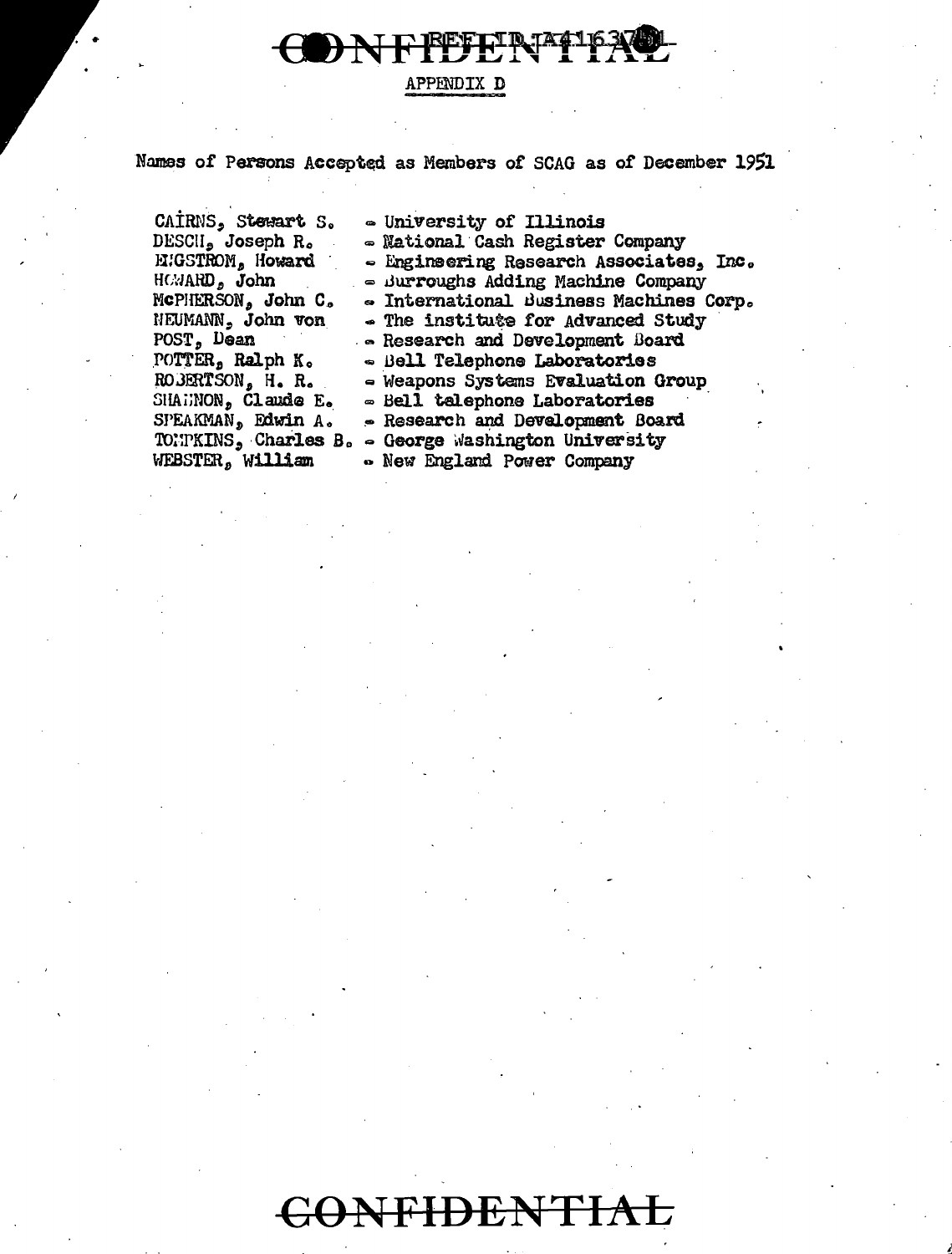

**APPENDIX B** 

12 September 1951

### STATEMENT OF TASK PRIORITIES FOR SCAG

記O 3.3(h)(2) Rt. 86-36/50 USC 3605 The top priority under the main problem is the task of recovering This task is subdivided as follows, in order of importance based upon probability of results: This recovery should provide additional information concerning the basic machine. The type of in-<br>formation and how to find it is considered of highest priority. Results of this test should be examined. Because of the large number of trials involved, the problem of mechanizing these methods is of great importance. One solution which has been proposed is the NOMAD equipment. Preliminary discussions have taken place considering possible other methods. The ROBIN project is designed to carry out the search for depths. Preliminary searches, utilizing the present two ROBIN equipments, have resulted in questions concerning criteria for depth which need investigation.  $\mathbf{L}$ 

**TOP SECR**